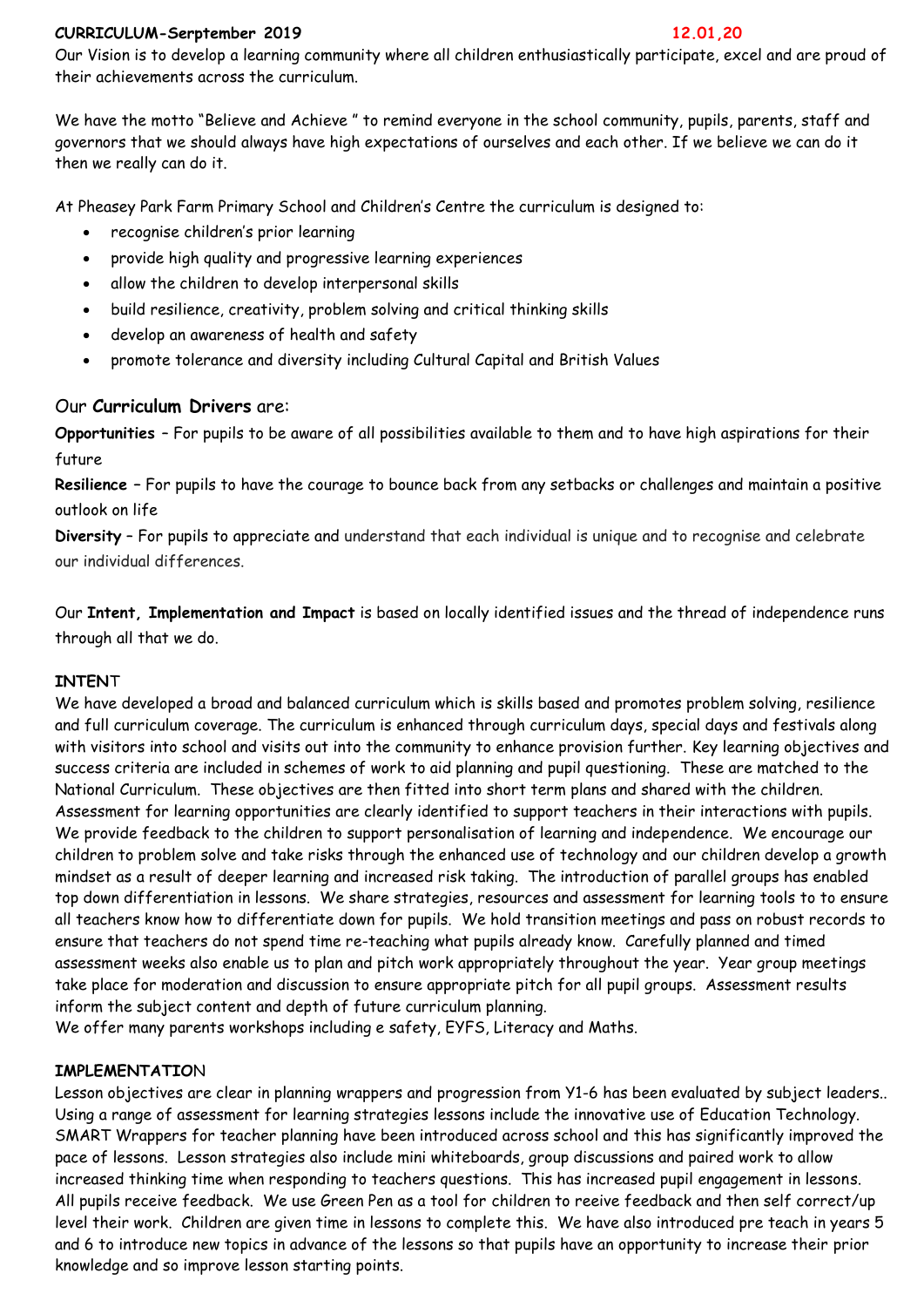Teachers and support staff are developed through a process of monitor-support-review. Appraisal is a supportive process to offer guidance to teachers and we also undertake classroom observations and book scrutinies to offer advice and support and identify CPD needs. Pupil progress meetings also take place termly to identify areas of need and priorities. The recent introduction of triad observations has enhanced peer to peer support. The impact is again measured through learning walks and scrutiny of data and outcomes including absence rates. Implementation is monitoried through earning walks and observations.

## **IMPAC**T

Our 2019 results showed improvements again in almost all areas of our work with standards in most areas now above national outcomes. For example Writing outcomes have improved and this is demonstrated through increased opportunities to write at length as identified in pupils books. The innovative use of Educational Technology has improved focus, pitch, pace and motivation in lessons and the children have benefited from a personalised and interactive approach to lessons. Teacher modelling is clear and concise and questioning is purposeful. Better questioning in lessons has enabled teachers to challenge children to explain their reasoning and work through problems. Children enjoy lessons and as a result absence levels have reduced. Our children leave school with a range of experiences which have prepared them for the next stage of their education.

# **LOCAL ISSUE**S

We are aware of the contextual and local issues as identified earlier in this document. As a result our curriculum is carefully planned to promote confidence and resilience in our children as well as broadening horizons and promoting safety and well being. Many of our pupils have much access to technology out of school and so e safety and physical activity form a significant part of our curriculum planning.

Curriculum planning is led by year leaders and involves year groups planning together to meet the needs of those cohorts. Subject Leaders have completed reviews of their subjects to secure progression in knowledge and skills as children move through the school. Impact is measured through observations of and conversations with pupils, work scrutiny, data and outcomes and feedback from stakeholders.

Every child is recognised as a unique individual. We know our children will live and work in a multi cultural world. We celebrate and welcome differences within our school community and globally. The ability to learn is underpinned by the teaching of basic skills, knowledge, concepts and values. We constantly provide enhancement opportunities to engage learning and believe that childhood should be a happy, investigative and enquiring time where there are no limits to curiosity and there is a thirst for new experiences and knowledge through high quality learning experiences. We have found our pupils historically to be passive learners and so we have enhanced their confidence through the promotion of collaboration and collaborative learning. In so doing we have built confidence and resilience.

We are aware of the extent of pupils' access to technology. We use Education Technology to promote positive attitudes to learning which reflect the values and skills needed to promote responsibility for learning and future success. We teach e safety awareness and encourage safe and appropriate use of technology through curriculum and ICT specific assemblies.

Community involvement is an essential part of our curriculum as we prepare our children for life in a multi cultural world through celebrating local traditions and festivals and teaching new skills to enable the children to take an active role in community events throughout the year. For example Easter and Christmas Services at Church, Choir sining at Asda and dancing at Collingwood residents Christmas Dinner. The local minister also comes into school to lead assemblies.

Children leave our setting with the confidence and skills to make decisions, self-evaluate, make connections and become lifelong learners. We receive many commendations from parents which echo this.

PSHE is on the Timetable and Assembly themes and celebrations through the year are linked to SMSC, Cultural Capital and British Values. Our logo-believe and achieve-has been embedded. We have enhanced responsibilities by developing the role of School Council and Eco Warriors and through Year 6 Badge holders with responsibilities and the role of Playground Buddies and Young Leaders. Achievement assemblies have been enhanced to recognise, share and reward outstanding attainment and achievement across the curriculum. British Values are shared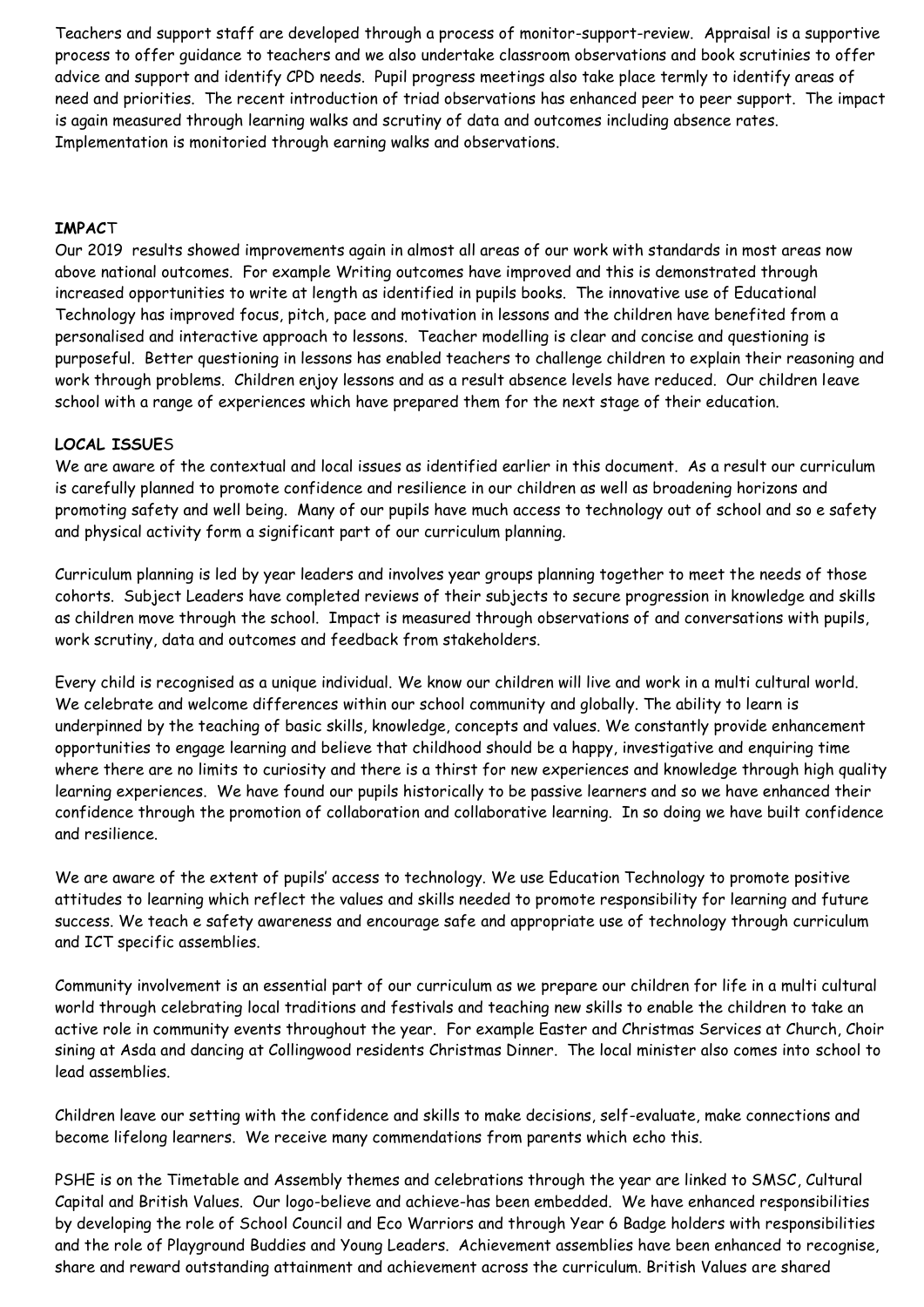regularly during KS1 and 2 Assemblies and at Children's Centre. As a result pupils are able to debate confidently and listen to each others' views. Themes and curriculum content provides opportunities to explore and reinforce the benefits of community cohesion and the damaging effects of all extremism on the local, national and global community.

# **SPIRITUA**L

Our logo believe and achieve underpins all we do and has increased children's awareness of their own unique potential and will to achieve. Spiritual development is promoted through providing opportunities for children to reflect on their own and others religion and learn tolerance of others. Spiritual learning is further developed through promoting a sense of enjoyment-e.g. ICT, Art-e.g. use of imagination and studying other faiths whilst drawing on their own experience. We have further developed children's awareness of their self worth through enhanced music tuition from years 2 to 6 and the opportunity to perform more frequently for parents and out in the community including the church at Christmas, the introduction of a wide range extra curricular clubs for all children to develop personal interests and strengths, increased opportunities to represent the school at various competitions and events and a range of day visits and residential for year 6.

We have also increased visitors to school-e.g. Timezone history Workshops, Shakespeare, Poetry Workshops, Art whereby all children study and recreate art work-e.g clay and other media, German tuition. History topics include All About Me and Growth and Change to develop children's knowledge of themselves and their work. School Council and Suggestions Boxes ensure all pupils have a voice. Music plays an integral part in this and children receive progressive opportunities from Nursery Nativity to Year 6 Leavers Production.

## **MORA**L

Our behaviour policy and reward system has further developed pupils understanding of right and wrong and the need to reflect on the consequences of actions. The increased responsibilities and roles created for pupil has further developed their understanding of the significance of making responsible decisions.

Our own Learning mentor provides RSE and well being workshops for pupils and parents. Moral education is integrated into the curriculum-e.g. Y5 and 6 study texts by Michael Morpurgo which consider moral dilemmas. We also participate in anti bullying week and Bird Watch. History topics include Living Together to promote responsibility. The Animal Man visits every year and children learn about different animals, habitats and respecting living things. We have contributed to Harvest Festival for the Community, Christmas Shoebox Appeal, Poppy Appeal, Children in Need, Charity Days. Our Eco Committee develops knowledge of sustainability.

## **SOCIA**L

Through our curriculum the children develop their understanding of responsibilities, choices and communities (local, national, global). Examples of relevant topics include Y3 Gateways to the World and Y5 Holiday Show and Here, Then and Now. The new logo and uniform-believe and achieve-has enhanced pupils sense of belonging and willingness to contribute.

We have introduced elections for the selection of key committees-e.g. School Council, Eco Warriors, Junior Safety Officers, Reading Champions, Digital Champions, Play Leaders, A\* Sheriffs, Librarians -which has resulted in raising children's awareness of democratic processes, citizenship and the legal system. We provide opportunities to support charities-e.g. Children in Need, Operation Christmas, Harvest where we have supported local citizens and OAP Groups including Pheasey Community Church, Elm Church Food Bank, Kingstanding and North Walsall Food Bank. History topics promote belonging to a community-e.g. Living Together, Here, Then and Now. Young Leaders and Junior Safety officer/Playground Buddy roles have further enhanced children's awareness and skills including leadership skills. We also participate in Science Week, Fair Trade, Bird Watch/Biodiversity Week and Switch off Fortnight promoting environmental awareness and citizenship. We offer a range of before and after school clubs including Music, Art, Sports, Creative and Cookery. We take part in a range of Sport and Music competitions across Walsall and wider.

## **CULTURAL/DIVERSIT**Y

Our Annual Calendar of Events celebrates a rich and varied range of cultures and traditions. Through this we have developed children's understanding of and respect for different cultural traditions-e.g. through our topics-for example Y1 Let's Celebrate and All Dressed Up. We have enhanced our Calendar of Events to include special presentations at key times of the year-e.g. Diwali. Topics taught include Let's Celebrate, Temples, Tombs and Treasure and Making a Difference to teach respect for other cultures and traditions. We have recently covered D Day and World Cup. German is taught from Y2-6 and includes the study of Germany and its cultural background. Leaving parties take place every July and Discos termly.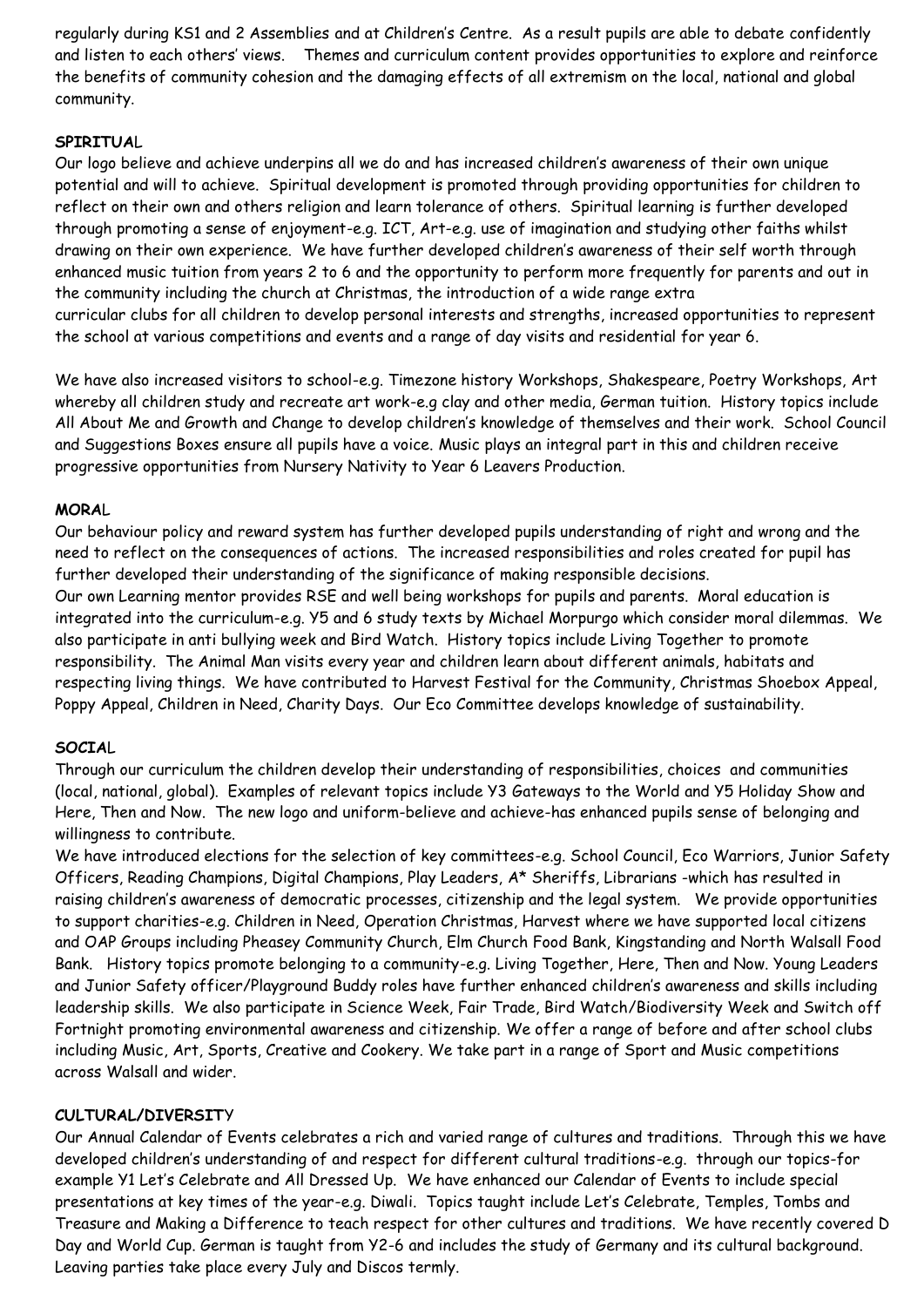Children are able to learn from each other's experiences and backgrounds and have a clearer understanding of other cultures and traditions -e.g Diwali Assembly, Chinese New Year, Black History Month and Yom Kippur. We ensure children recognize national and global issues such as the Global School Climate Strike.

## **MUSIC/CREATIV**E

Music provision has been enhanced to include extra curricular provision, instrumental tuition, singing assemblies, celebrations and events, concerts and productions and enhanced links with the community – e.g. Beacon Church. Children's knowledge of their community and the world has increased. We have successful entered singing competitions and our KS2 Choir was recognized at Forest Arts Festival in Walsall for the quality of their singing. Children's excitement and confidence has increased. Tuition includes Recorders for all Year 3 pupils and Steel Pans for all Year 4 pupils funded by the School. We also provide Woodwind, Brass and Strings provision. Children enjoy weekly Music sessions and regular opportunities to sing.

Alongside all our Sports Clubs we have also introduced Dance Club, Code Club, Film Club, Film, Art, Board Games, knitting and Crotchet.

# **SPORTS/HEALTHY EATING AND LIVIN**G

We know children do not access outdoors out of school as much as we would recommend. We promote healthy living and the importance of Sports. We offer a range of sporting activities both during the school day and before and after school. Healthy eating is promoted through our eating policy, workshops for parents, lunchtime and tuck provision, our IPC/DT curriculum and gardening and cookery clubs. In Summer 2018 we participated in the Reception Pupils Healthy Families Super Wiggles Programme through Public Health Funding.

We have also taken part in School's Safety Challenge and Red Cross Workshops. Our Annual Dance Festival takes place each year including all children from Nursery to Year 6 with a different theme each year and increasing numers of parents coming to watch. Our dance groups also perform regularly in the community-e.g Forest Arts Festival, Collingwood Residents Dinner, Christmas Fayre.

# **BRITISH VALUES AND CULTURAL CAPITA**L

Cultural capital is about preparing children with the knowledge and skills for what comes next. We ensure that our children receive a broad and balanced curriculum which prepares them for the next stage of their life. British Values are promoted across all areas of our work and are clearly displayed in all areas of school. Mutual Respect, Rule of Law, Individual Liberty, Tolerance of Others are promoted through our PSHE curriculum. We value the diverse ethnic backgrounds of all pupils and families and undertake a variety of events and lessons to celebrate these. We have found this approach to be enriching for all parties as it teaches tolerance and respect for the differences in our community, alternative views and the wider world. Underpinning all of this are a range of curriculum topics which have strong links to the British Empire and British Values where we study the impact of British Inventors and the work of people like Florence Nightingale and Shakespeare Week-See British values statement/curriculum. We teach children about democracy through school council elections, eco warrior elections, individual responsibilities and visits to the Houses of Parliament. We promote charity work through Operation Christmas, Harvest and Children in Need.

## **SECONDARY SCHOOL READINESS**

Secondary school readiness is improved through a variety of ways including:

Extra Curricular Clubs, Y5/6 Booster Sessions, Target Groups, SMSC developments, Transition Projects, Link Work-E.g. Eco Committee Project with Barr Beacon, Extended Transition Work during Summer Term for vulnerable pupils, Secondary School Inductions and Visits, Deep Water Swimming at local Secondary Schools Cycling Proficiency, Self Esteem Groups, Homework, French lessons for Y6 by a teacher from feeder secondary school. German is taught at our School in readiness for secondary school and Pragmatics Groups and Pastoral Induction also takes place for vulnerable pupils.

Careers talks have taken place for Y6 pupils in the Summer Term led by Head Teacher, Police Officer, Chair of Governors.Life Education Bus and Careless Talk Workshop further enhance children's safety awareness prior to transition to secondary school. SATS Relaxation sessions also support our Y6 pupils and feedback is acknowledged and acted upon.

The impact of this has been improvements in pupils confidence, increase in % of pupils exceeding ARE in preparation for secondary school, Smooth transition to secondary schools with positive feedback from feeder schools